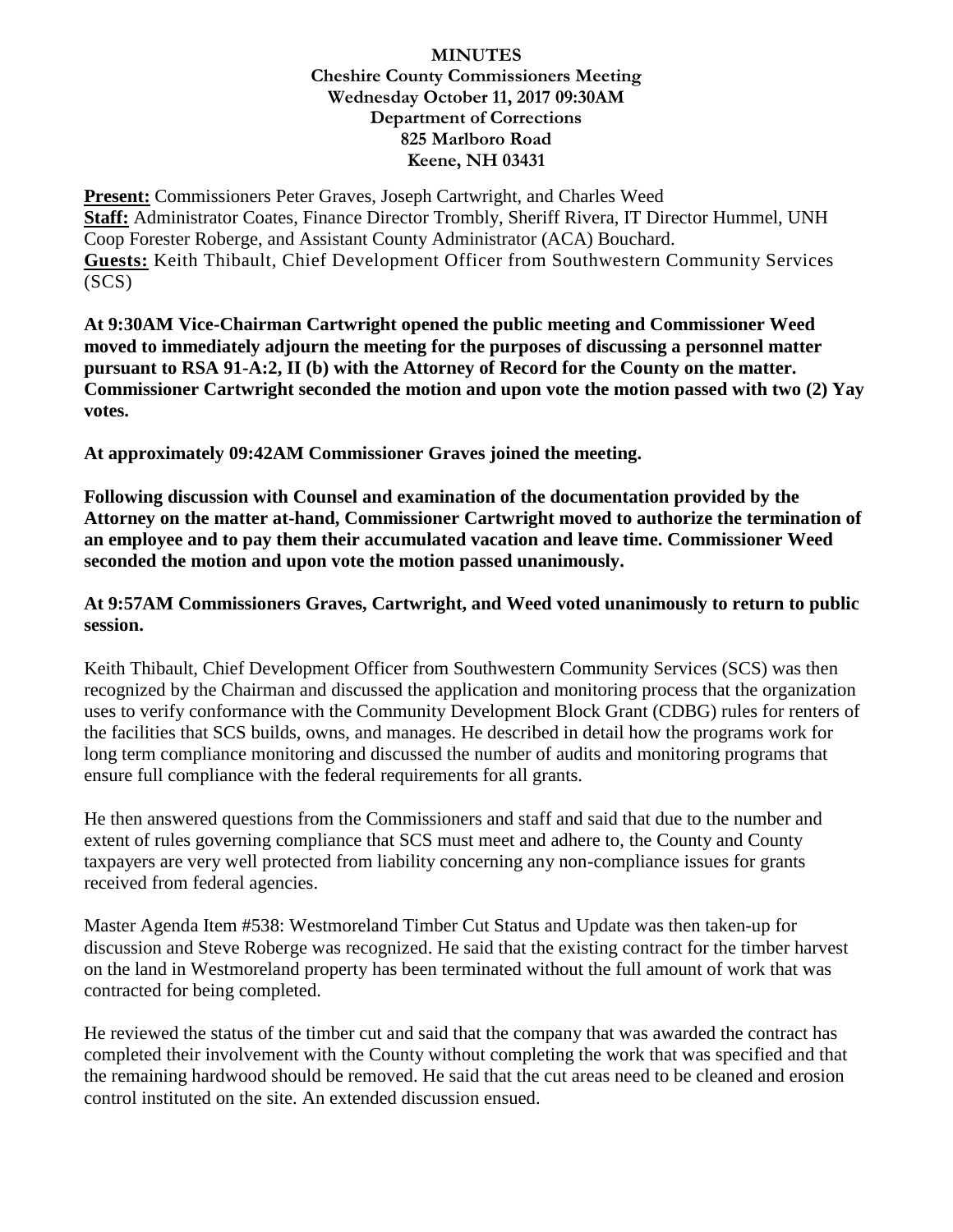# **At the conclusion of discussions, Commissioner Cartwright moved to authorize the close-out of the timber harvest by contracting with Long View Forest of Westminster, VT to complete the work and was seconded by Commissioner Weed. Upon vote the motion passed unanimously.**

Sheriff Rivera was then recognized and reviewed the previous weeks discussion around holiday pay for new employees who start work on a recognized Monday holiday. Rivera stated his objections to the policy for his staff and discussed two (2) instances where his staff is directly impacted by the practice. A review of the current policies was had and an in-depth discussion began of past-practice and the application of the policy to per-diem staff was covered.

It was agreed that presently employed staff who are per-diem or part-time employees who transition to full-time employees will be eligible to receive holiday pay for any holidays that fall on Monday's and that coincide with the employee beginning full-time work as determined by the department manager, will be paid for the holiday. Following discussion, it was agreed that the policy would be changed to reflect the departments manager decision of the date of hire in determining their eligibility to receive Monday holiday pay when appropriate. Finance will begin to implement the new policy as of this date.

A further discussion of per-diem compensation bonus payments of 15% over the hourly rate for all perdiem staff in the County was had and it was learned that some Sheriff department employees have not been participating in the program until July of this year. A review of how various department managers have instituted past practices was discussed. The fair application of County policies across all staff was then discussed.

**Commissioner Weed moved to make the per-diem policy retroactive to the date that the new handbook was accepted on December 14. 2016. Commissioner Cartwright seconded the motion and upon vote the motion failed 2-1, with Commissioner Weed voted Yea, and Commissioner Cartwright and Commissioner Graves voting Nay.** 

Master Agenda Item #537: Semi-annual report for the Information Technologies Department was then taken-up for review and Hummel was then recognized by the Chairman and provided the following report.

# **2017 Semi-Annual IT Department Status Report**

# **Staffing & Workload**

A staff member who joined us in February, left in August to assume a position more suitable to his experience level. He was a seasoned IT professional who brought valuable skills and experience to the department. We were fortunate to have him, even if for a short time. In addition to advancing several projects, he helped us complete the final migration of our website off our old hosting service, which had become unreliable.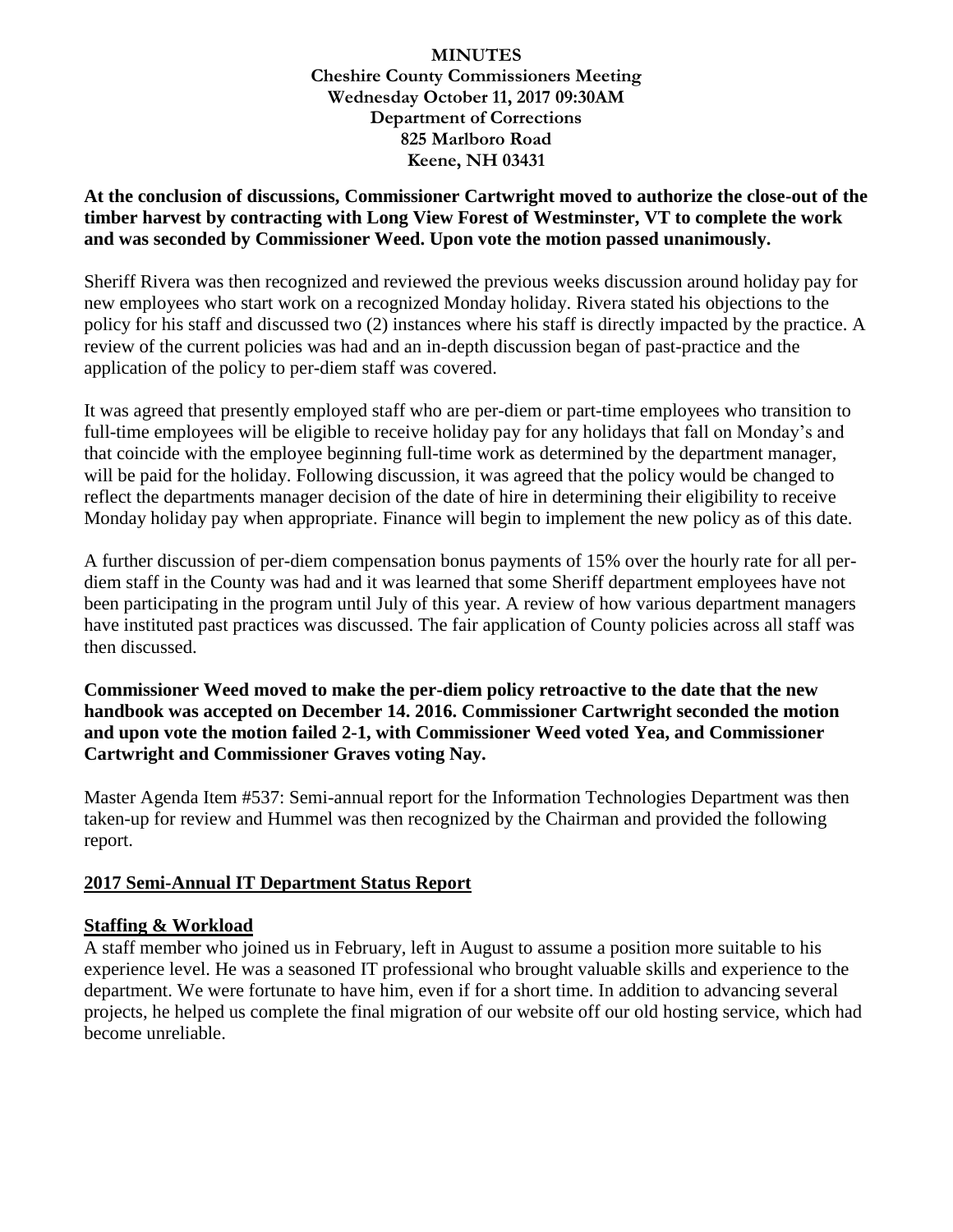In August, we hired a local computer technician as our newest IT Specialist. He has a background in IT and has worked for service providers in the Keene area. His expertise in Dell systems management is a welcome addition to our department.

### **Events**

As you are aware, Hewlett-Packard Enterprise (HPE) and Aruba recently featured Cheshire County in a print and video testimonial. Cheshire was selected because of its use of technology to improve delivery of IT services county-wide. We are fortunate to have cultivated a working relationship with these companies that allows us access to information and advanced product support at no cost.

### **Availability and Continuity of Business**

A primary responsibility of the IT Department is to ensure the availability of computing resources to all County departments and to ensure the County's continuity of business. Our minimum RTO (return to operation) time has met our target of less than five minutes for a single server failure. A complete server rebuild can typically be accomplished in under 60 minutes without impacting ongoing operations. To date, in 2017, our unplanned downtime (outages caused by events we could have prevented) was zero hours. All of our server and network hardware is now backed up with on-site spares.

We have completed the first step of our cross-site disaster mitigation procedure. Leveraging our existing infrastructure, we now have critical systems replicating between campuses. In the event that a campus becomes completely unusable, we are able to activate essential services elsewhere. The project is in its early phases, but today we would be able to operate in "limp-in" mode – releasing inmates from jail, printing medication lists for patients, and processing payroll. Eventually, we will extend the same technology to enable the Dispatch center to relocate, in an emergency, while providing full services.

#### **Infrastructure**

Cheshire County operates a virtualized server environment. The advantages of this include more efficient use of resources, reduced maintenance, centralized management, and standardization. In addition, virtualized servers can be backed up, restored, and moved with an ease that is not possible with physical servers.

The fiber-based, high-speed, encrypted connections that link each campus have been performing without issue. Next year, in anticipation of migration of our telephone services, we will be upgrading the speed of these connections. We are also implementing a "management network" that will create an independent channel of access to our internal network structure to allow for remote management and repair in the event that the primary connections fail.

# **Security**

External threats continue at a significant rate. Our "public" interfaces (firewalls, web services, email, and public-facing equipment) are subject to constant probing and directed attacks. To date in 2017, no successful penetrations were detected or observed.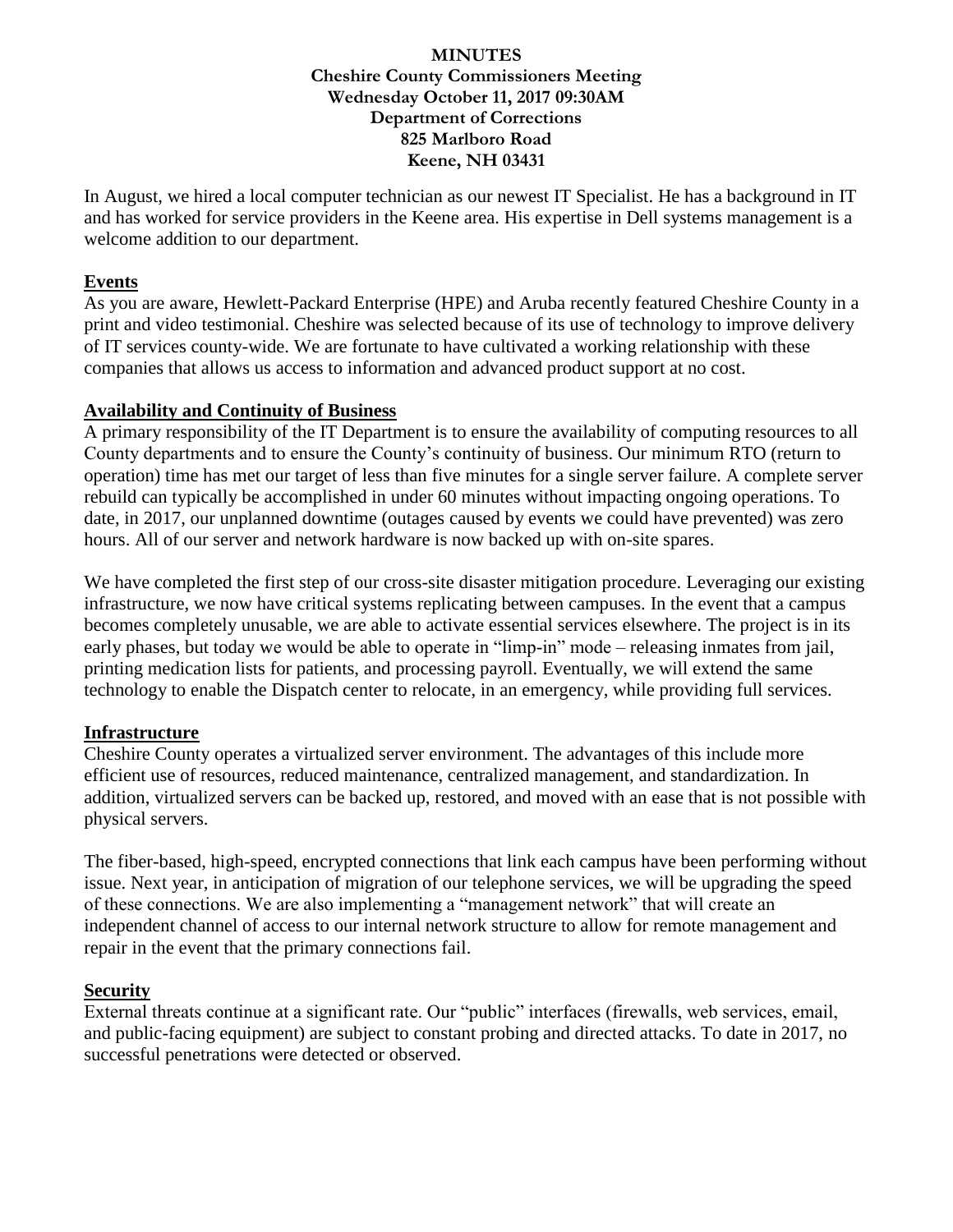Our most significant weakness continues to be end users. In some cases, simply opening an email or browsing a website can be enough to download malware or viruses that could impact security. Our program to prevent unauthorized exfiltration or loss of data has added three major countermeasures this year.

First, we have enhanced domain blocking to prevent access to websites known to be high risks for infection. A major improvement has been to extend this protection to laptops when they are off the county network and to filter based on IP as well as name to block advanced internal threats.

Second, in the event that malware is downloaded, we have implemented "whitelisting." This means that only authorized programs can execute on a workstation – everything else is blocked and an intrusion alert is sent.

Third, our firewalls have also been reprogrammed to support "geo-blocking." In this case, all outgoing traffic to global destinations that are not on an approved list (such as Russia, Ukraine, China, and Viet Nam) is blocked. If a malware program was able to install and run, attempting to copy files to a server in China for example, this technique blocks its ability to transfer any data or receive commands and renders it ineffective.

Also under the security umbrella, we have upgraded our VPN services to allow us to provide a more secure and reliable connection to the county network. This improvement affects not only county staff, but also the town police agencies served by our dispatch center.

# **County-Wide Projects 1. Server & Systems Upgrades**

The upgraded version of our time & attendance program, is now fully deployed and operational. This addresses the last of our servers that was running on an outdated software platform.

The 2018 budget includes, at the request of the HOC, a capital request to extend the life of the HOC security system. These systems run XP, but are isolated from the external network. The project will replace the physical workstations while keeping the software and programming intact.

# **2. Mail System**

We are preparing for the roll-out of our new in-house based mail system. Security, both internal and external, is a major component of this service and is being integrated from the onset. The system will include archiving to comply with state and federal requirements. This will also require the discontinuation of use of private email for county business.

# **3. Telephone System Replacement**

The new telephone system design project is going well. A prototype system has been constructed and is fully operational – including an interface to the outside telephone system. The next phase of the project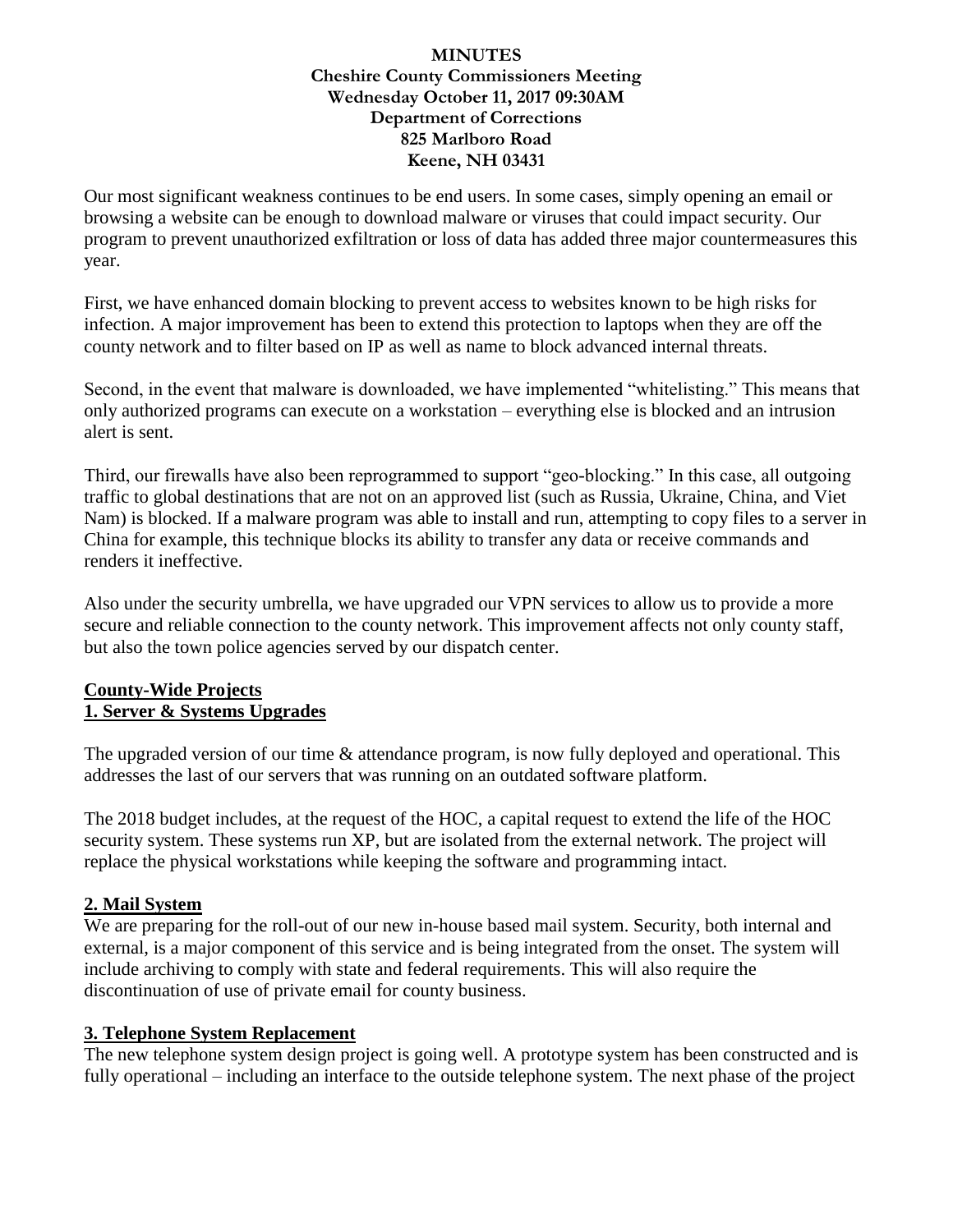is to scale the design to include inter-campus dialing, redundant service providers, significantly lower cost, and an upgrade of user features.

### **4. Secure File Share**

Secure exchange of files is quickly becoming a requirement for our attorneys, law enforcement, and health care services. IT is preparing to create a secure, on-site file sharing service that will allow County departments to share files securely, both internally and with external users, without the need for external providers.

### **5. Internal Notification Servers**

To improve our monitoring of internal systems, the IT department recently created and deployed "SMTP relay" servers on all campuses. These servers collect notifications about hardware and software events and relay them to our staff. These servers were programmed as a training exercise for staff and re-used older PCs that were no longer usable as workstations.

### **6. Network-based Console Access**

In anticipation of the future deployment of our management network, "console servers" were put in place at each campus to give "offline" access to critical equipment in case of emergency. Using this alternative control device, we can access, reboot, and repair equipment that would otherwise require an on-site visit.

# **7. Video Training**

Developing the in-house capability to produce and distribute training videos for common computer tasks is a goal of the department. To do so, we will need to develop the expertise to use specific applications for this niche application.

The Commissioners thanked Hummel for his report and expressed their support and thanks to the IT department for a job well done.

**At 11:45AM Pursuant to RSA 91-A:3, II(b) Commissioners Cartwright moved to enter non-public session and was seconded by Commissioner Weed to discuss RSA 91-A:3, II (a) The dismissal, promotion, or compensation of any public employee or the disciplining of such employee, or the investigation of any charges against him or her, unless the employee affected (1) has a right to a public meeting, and (2) requests that the meeting be open, in which case the request shall be granted. Upon vote the motion passed unanimously.** 

**As a result of deliberations in non-public session Commissioner Cartwright moved to authorize the termination of an employee who has failed to meet minimum standards of performance over an extended period of time despite numerous documented counselling and training efforts. Commissioner Weed seconded the motion and upon vote the motion passed unanimously.**

**At 11:52AM Commissioner Cartwright moved to exit non-public session and was seconded by Commissioner Weed. Upon vote the motion passed unanimously.**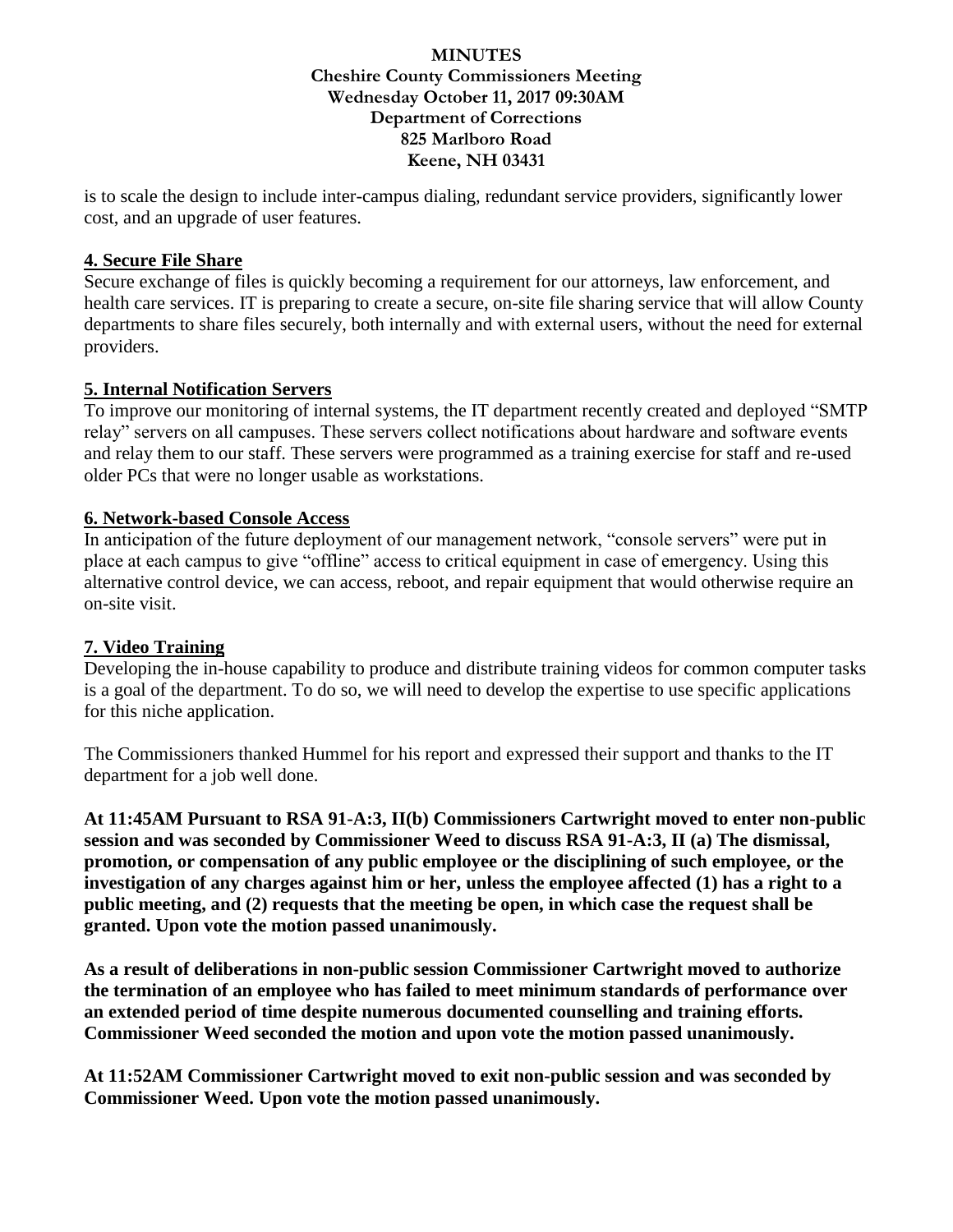Administrator Coates then provided the Weekly County Operations report.

Coates said that a potential resident that has numerous mental health issues was not accepted for admittance to the Maplewood Nursing home. Coates outlined an initiative with Monadnock Family Services personnel to study the issues surrounding similar cases and will be meeting to discuss how, or if, the nursing home can accommodate these types of cases in the future and the potential impact on staffing.

Coates described his visit to Keene High School to visit the LNA training class and he said that it went very well. He said that he hopes that some of the participants will be interested in working for the County nursing home after they graduate.

He then described the Keene Book Sale that is taking place this weekend  $(13<sup>th</sup> – 15<sup>th</sup>)$  and said that the cooperation between the Library Staff and County personnel has been excellent.

The pending 2018 Departmental Budget Review on the  $24<sup>th</sup> - 26<sup>th</sup>$  was then discussed by Trombly.

The demolition of Old Jail was discussed and the remediation of the asbestos that has been found was reviewed and the potential costs were covered.

The Delegation Farm Committee will meet on October 23<sup>rd</sup> to do a review of the farm status. Coates and Bouchard will attend.

Coates then said the cement block garage to the right of the Old Jail will be cleaned out and used for storage. He also discussed the potential re-use of the Old Red Barn on the property as an agricultural training and education center and a possible public meeting space.

Lastly, he reviewed the current status of regional discussions for first responders to work cooperatively for emergency responses.

#### **Old Business**

Bio-Mass – Commissioner Cartwright said that he called a number of installations that have started biomass plants and found them to be happy with the Green Chip systems that they installed.

He discussed his findings about the BTU sizes and the storage capacities of the existing plants. Average costs of between \$50 - \$60 per ton. He then reviewed the information that he received and said that he believed that green chip offers the overall lowest cost of operation based on his findings. A discussion of site challenges and building modifications that would be needed at the nursing home began. More data for a bio-mass plant at the nursing home that meets heating and costs savings needs will need to be developed to determine the best path forward.